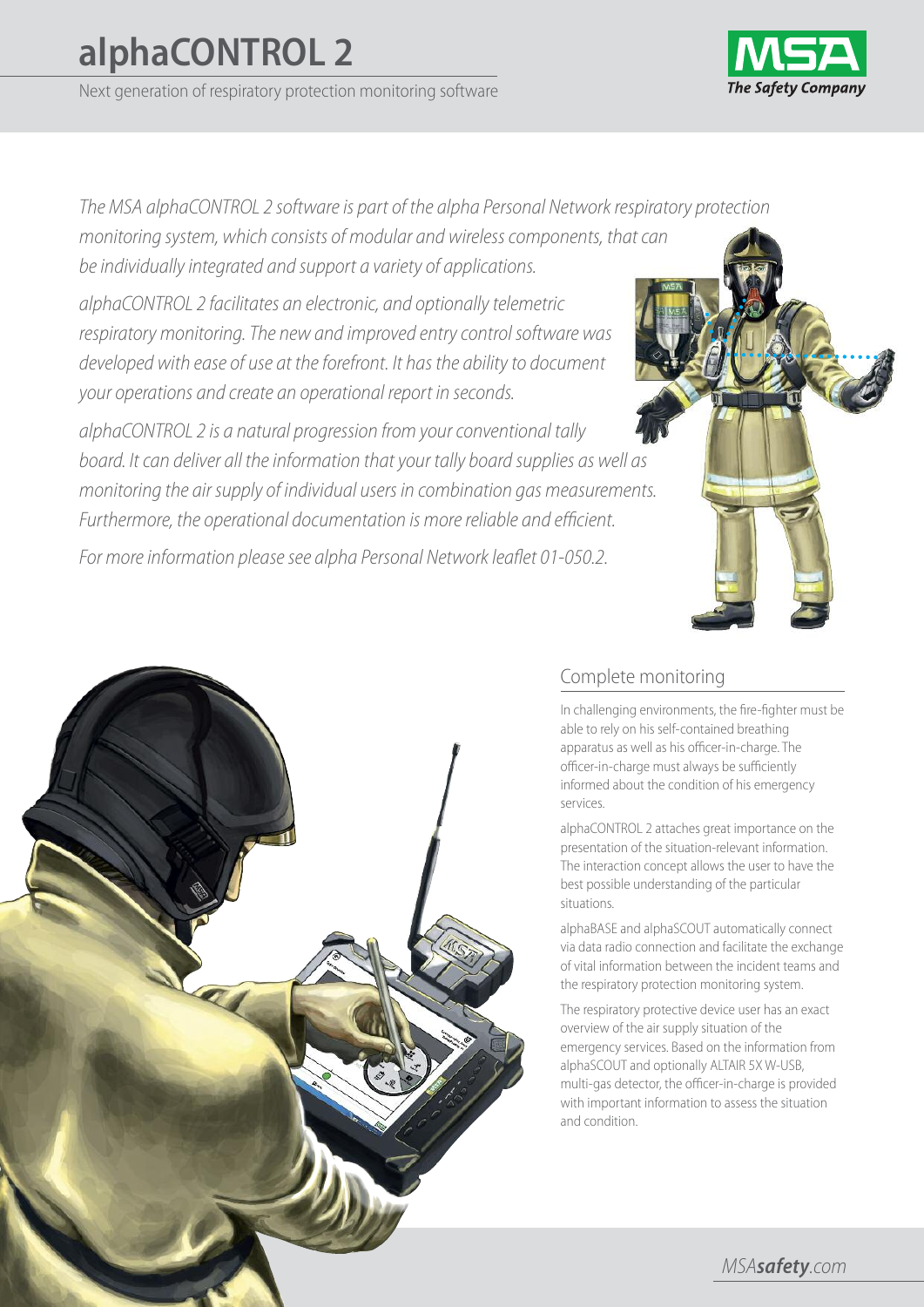

### Reliable & versatile monitoring

The screen presentation enables the user to work with a freely scalable number of team members and teams during each respiratory protection incident and maintain the overview at all times.

The application permanently assesses the information which is available and presents the respective critical value of a team in real time. The officer-in-charge even has direct access to the individual pressure levels of all team members.



Software application makes it possible to simply browse between several pages in order to display more information, if required, e.g., the current measured values of ALTAIR 5X W-USB and nevertheless, keep an eye on the air supply.

#### Views

alphaCONTROL 2 makes it possible to use different views when monitoring, retain the overview even in case of an incident escalation.

Software enables a simple switch between day and night mode to reduce dazzling effects.

#### Team view

In team view person elements are presented in teams to the operator. Through the simplified presentation the operator has an immediate overview. Assessment of the situation becomes possible and increases individual safety.

The team overview uses the entire screen area available without scroll bars. All elements are dynamically and individually scaled according to number of shown teams without losing sight of what is important.



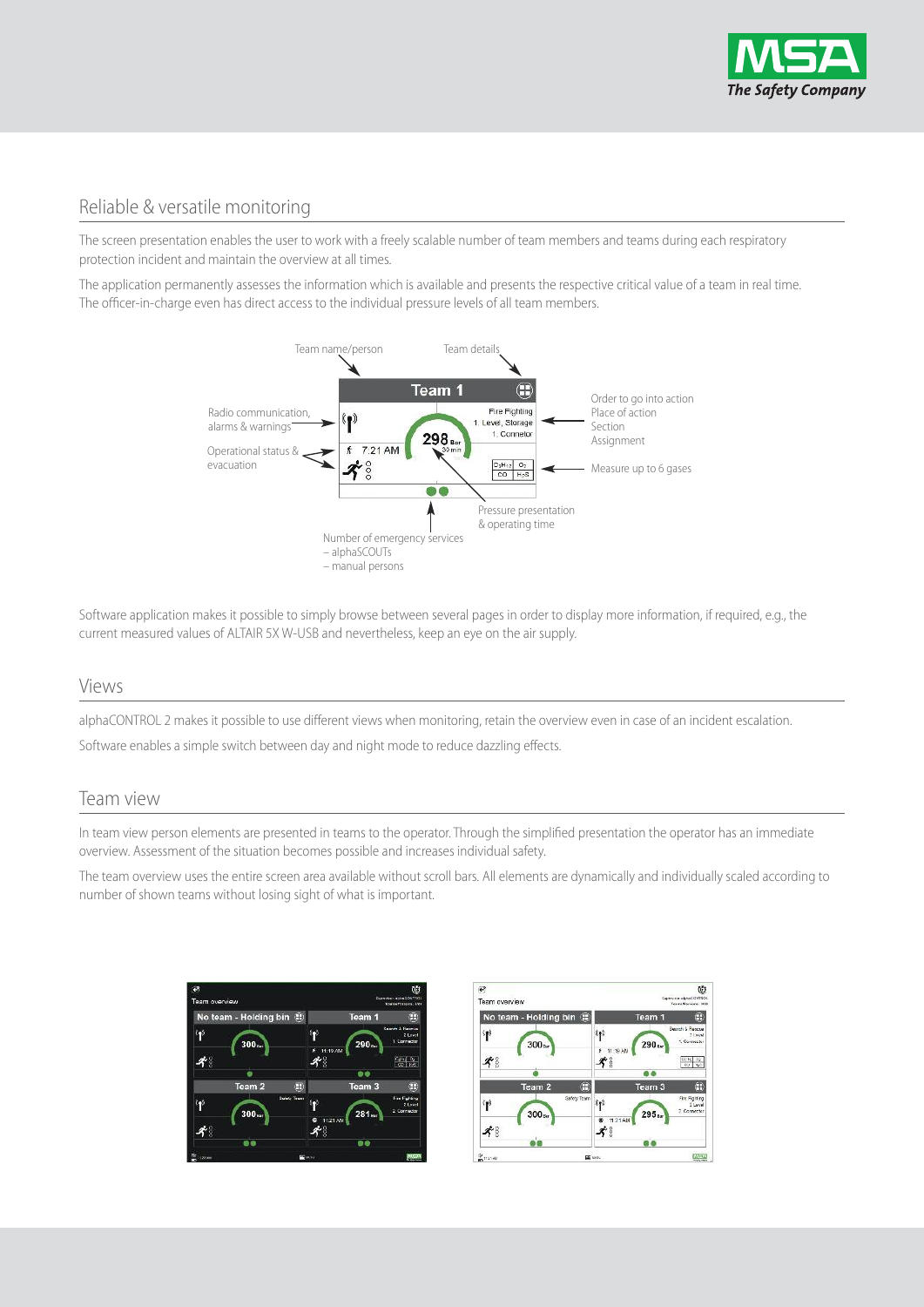

## Operational status

The operational status report facilitates the user to have a detailed view of the status of the emergency services at all times. Thus, decisions on dispatching other forces can be made easily and quickly in correlation with an effective risk prevention is guaranteed. In the process, the operational status of alphaSCOUT can be transmitted per device radio communication or be set manually after radio notification.

Registration of the emergency service

On route to the incident scene

Incident scene reached

Retreat started

സ



The residual pressure view sub-divides the screen into three areas and sorts the group elements according to cylinder pressure. In the process a corresponding fixed rate setting in thirds was carried out and the teams were grouped according to  $>2/3$ ,  $>1/3$ , and  $<1/3$ .

Individual calculation of the latest retreat time and pressure takes place according to the 1/3–2/3 rule.







# Documentation & statistics

After the operation, reports can be generated with a mouse click. Thus, the user can analyse the information displayed according to their own requirements.

Furthermore, all events and actions are saved in an interactive playback and can be viewed and analysed again after successful completion.

The automatic documentation of the application in conjunction with the integrated operation storage of alphaSCOUT facilitates complete documentation for the user which meet the highest demands.



#### Central monitoring – decentralised managed

alphaCONTROL 2 supports Windows XP/7/8/8.1 with the current Service Pack as a local or network installation. In the network, alphaCONTROL 2 uses existing structures to share the hardware interfaces, therefore, e.g., it is possible to connect several systems together and guarantee a central monitoring of all device wearers and to fulfil the individual escalation levels.